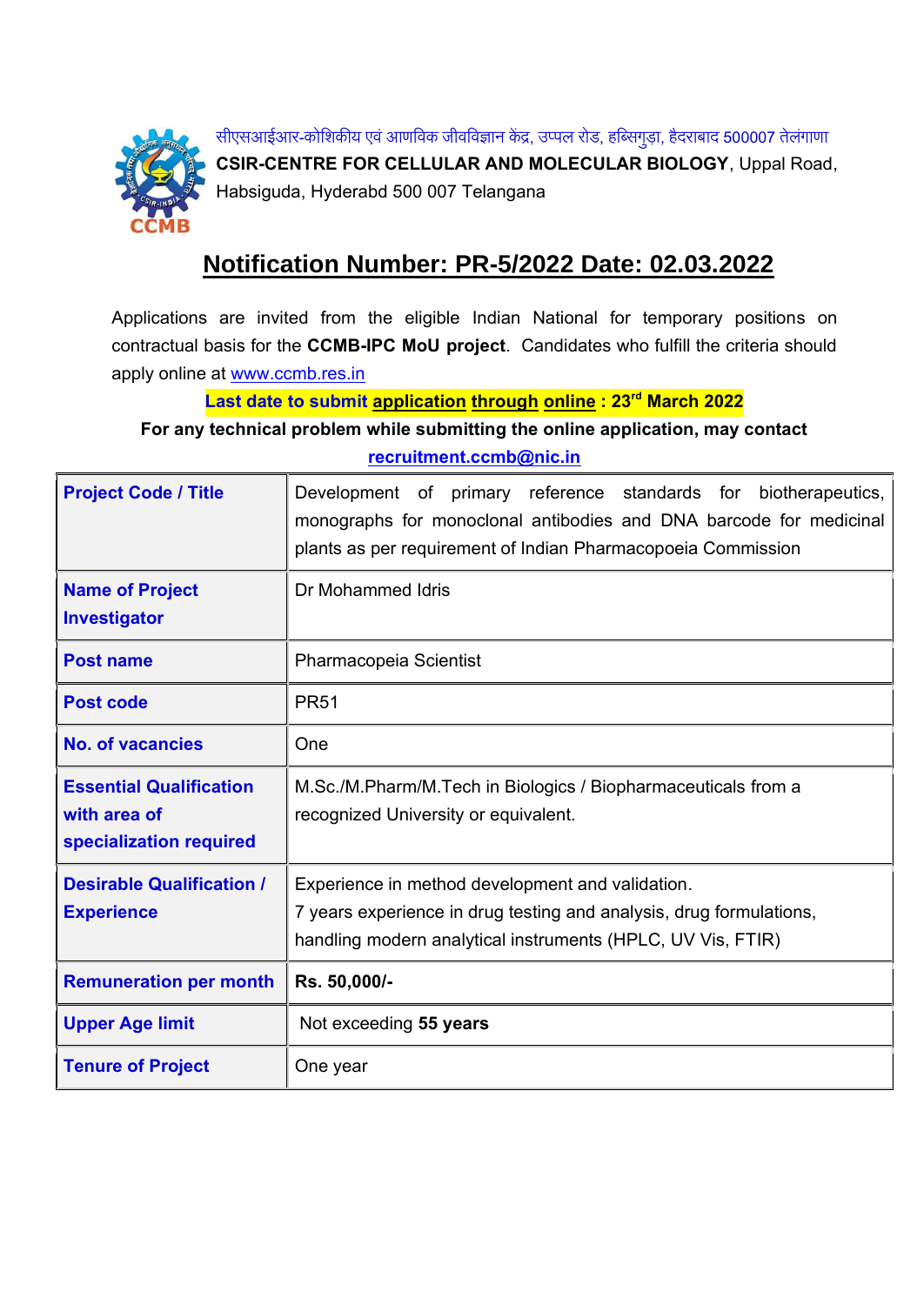Candidates will be selected by CCMB. Indian Pharmacopoeia Commission (IPC) will appoint the candidates with IPC terms and conditions.

## **General terms and conditions:**

| 1              | How to apply                                  | Candidates who fulfill the criterion to fill up the ONLINE<br><b>APPLICATION</b> format by clicking on the following <b>link</b>                                                                                                                                                                                                |
|----------------|-----------------------------------------------|---------------------------------------------------------------------------------------------------------------------------------------------------------------------------------------------------------------------------------------------------------------------------------------------------------------------------------|
| $\overline{2}$ | <b>Number of posts</b>                        | Director, CCMB reserves the right to increase/decrease the<br>number of positions and also cancel the recruitment process for<br>the positions mentioned above at any stage of the recruitment<br>process. The decision of the Director, CSIR-CCMB will be final<br>and binding.                                                |
| 3              | Age relaxation                                | Age relaxation as per CSIR/Govt. of India guidelines. Age will<br>be calculated as on the last date of receipt of online<br>applications.                                                                                                                                                                                       |
| 4              | Awaiting result/<br><b>Pursuing degree</b>    | Those candidates who are still pursuing/ awaiting result for their<br>degree M.Sc./ B.Tech./ PhD or any other qualification for the<br>above post(s) as on the date of application will not be<br>considered.                                                                                                                   |
| 5              | <b>Eligibility</b><br>criterion               | Candidate should note that non-fulfillment of the eligibility<br>criterion will result in cancellation of candidature at any stage                                                                                                                                                                                              |
| 6              | <b>Experience</b>                             | The period of experience in a discipline / area of work, wherever<br>prescribed, shall be counted after the date of acquiring the<br>minimum prescribed educational qualifications prescribed for<br>that post.                                                                                                                 |
| $\overline{7}$ | <b>Screening of</b><br>applications           | The applicants will be subjected to short listing by CCMB<br>scientists/designated committee according to the current<br>requirement and the candidate's shortlisted for interview will be<br>displayed on CCMB website.                                                                                                        |
| 8              | <b>Selection</b><br>procedure                 | The candidate(s) shortlisted by CCMB scientists/designated<br>committee have to appear for interview in person/online before<br>the Selection Committee. The date, time and venue of the<br>test/interview will be notified in due course through email only.                                                                   |
| 9              | Result / Panel for<br>waitlisted<br>candidate | Based upon the performance of candidates in the interview,<br>result of selected candidates against the number of post<br>available in the project for each post code, will be declared and<br>posted on CCMB website. A panel of waitlisted candidates in<br>order of merit will also be formed for each post code, which will |